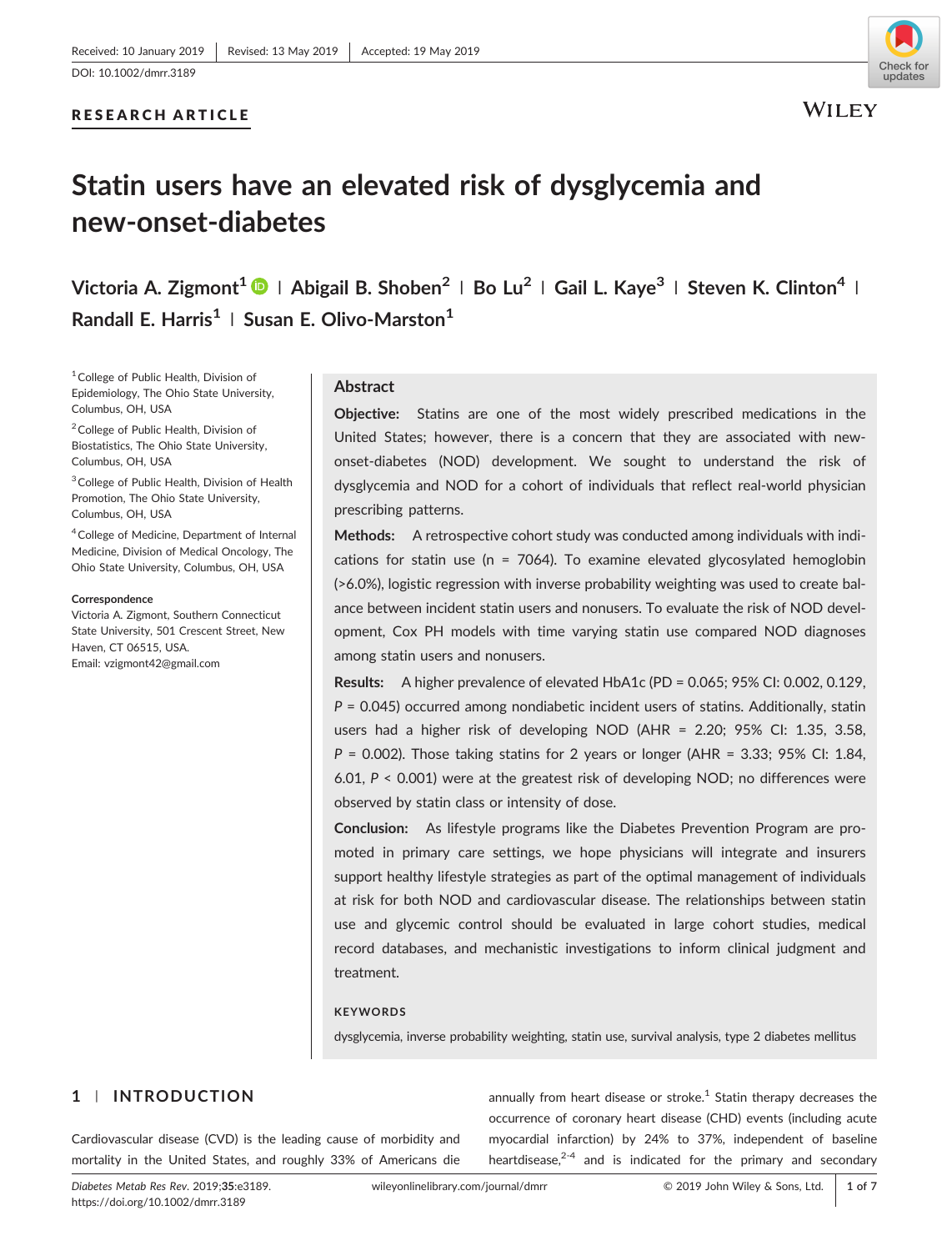prevention of CVD.<sup>5</sup> Recent estimates from NHANES observed that 27.9% of adults aged 40 to 59 used a cholesterol lowering medication in the previous month, and of these, 83% used a statin.<sup>6</sup>

The JUPITER trial enrolled individuals without diabetes who were free of CVD, but at elevated risk with elevated C-reactive protein (CRP) concentrations, and randomly assigned them to 20‐mg rosuvastatin or placebo. Individuals with one or more diabetes risk factors who used statins had a 28% increase in new‐onset‐diabetes (NOD) (HR = 1.28, 95% CI: 1.07, 1.54) and a moderate increase in median HbA1c levels.<sup>7</sup> The applicability to lower risk individuals is unknown.<sup>7</sup> A meta‐analysis of RCTs of statin use and NOD risk found a modest association (HR =  $1.09$ ; 95% CI: 1.02, 1.17), $^8$  and another meta-analysis combined the results from five RCTs and compared intensive and moderate statin use,<sup>9</sup> finding a dose response relationship.

Observational studies of statin use in large cohort studies and retrospective studies using medical records have not consistently aligned with the findings of large RCTs. $10-12$  These differences can be attributed to limitations in study design or lack of control for group differences.<sup>13</sup> Statin users may have a higher risk for NOD due to their indications for statin use.<sup>10</sup> This study sought to identify the realworld risk for dysglycemia and NOD among cohort members with indications for statin use who are being seen by physicians in the midwest.

# **2** | **MATERIALS AND METHODS**

## **2.1** | **Data sources**

This study was a retrospective cohort of employees and dependent spouses enrolled in a private insurance plan in the Midwest. Employees who worked ≥32 hours per week were eligible to enroll in the plan. Members were covered for inpatient and outpatient services including ambulatory care, approved specialists, outside referrals, prescription drugs, and laboratory work.

#### **2.2** | **Data sources**

Data from yearly biometric screening data (collected annually from 2011 to 2014), a health survey (collected in 2014), medical claims data (for medical encounters between 2011 and 2014), and pharmacy claims data (for all outpatient prescriptions from 2009 to 2014) were used for this study. Figure 1 provides a schematic of the study timeline. Blood samples were collected during routine biometric screenings, and the hospital laboratory was used to process the samples (2011‐2012). Serum from blood samples was analyzed for lipid



content (triglycerides and cholesterol) using Roche Analyzers. The "CardioChek System" (Polymer Technical Systems, Indianapolis, Indiana) was used to obtain total cholesterol, HDL cholesterol, triglycerides, and LDL cholesterol values (2013‐2014). Glycosylated hemoglobin (HbA1c) and lipids were measured using blood samples collected via a fingerstick during point of care testing (2013‐2014). HbA1c results were obtained using the "Bayer A1C Now" test (Bayer HealthCare LLC, Diabetes Care, Tarrytown, NY), and accuracy and precision were maintained using quality controls.<sup>14</sup> Waist circumference was measured in inches using a flexible tape measure. Weight was measured using a high capacity scale manufactured by Siltec (Bradford, MA), and height was measured using a stadiometer.

# **2.3** | **Study population**

Individuals with continuous enrollment in the insurance plan as early as January 2011 and for a minimum of 1 year were eligible for this study. This study limited the population to individuals with indications for statin use based upon ICD‐9 diagnosis codes indicating one or more risk factors for CVD (primary prevention) or those who have had a CVD event (secondary prevention) using the primary diagnosis located on medical claims from professional outpatient and inpatient medical encounters.<sup>5</sup> Supplementary Table S1 provides these diagnoses codes. Adults with a type 2 diabetes diagnosis prior to the beginning of the study or during the first 90 days of enrollment in the insurance plan were excluded.

# **2.4** | **Statin exposure**

Individuals were classified as statin users if they had two or more filled prescriptions for a statin, and they obtained more than 30 pills during the study. Individuals who initiated statin use prior to January 2011, or within 90 days of enrollment, were classified as prevalent users and were excluded.<sup>15</sup> Incident statin users were defined as those who initiated statin use more than 90 days after enrollment in the insurance plan. Statin users were classified by class and intensity of dose using the 2013 American College of Cardiology and American Heart Association Guidelines.<sup>16</sup>

## **2.5** | **Study outcomes**

For the first analysis of this study, which sought to identify the likelihood of dysglycemia related to statin use, individuals' last HbA1c measurement was used as the study outcome. Individuals who had a HbA1c level  $\leq$  6.0% were compared with those with a value >6.0%, which indicated an elevated risk of prediabetes.<sup>17-19</sup> The cut point of 6.0 is commonly used for dysglycemia in clinical practice,<sup>18</sup> and it has a relatively high sensitivity (76.9%) and specificity (87.3%) compared with other cut points.<sup>19</sup> For the second analysis in this study, we sought to identify the risk of NOD associated with statin use. NOD was measured by using ICD‐9 diagnoses codes for type 2 diabetes mellitus that were present on FIGURE 1 Study timeline **EXALC 2008** either an inpatient medical claim or at least two claims with a CPT code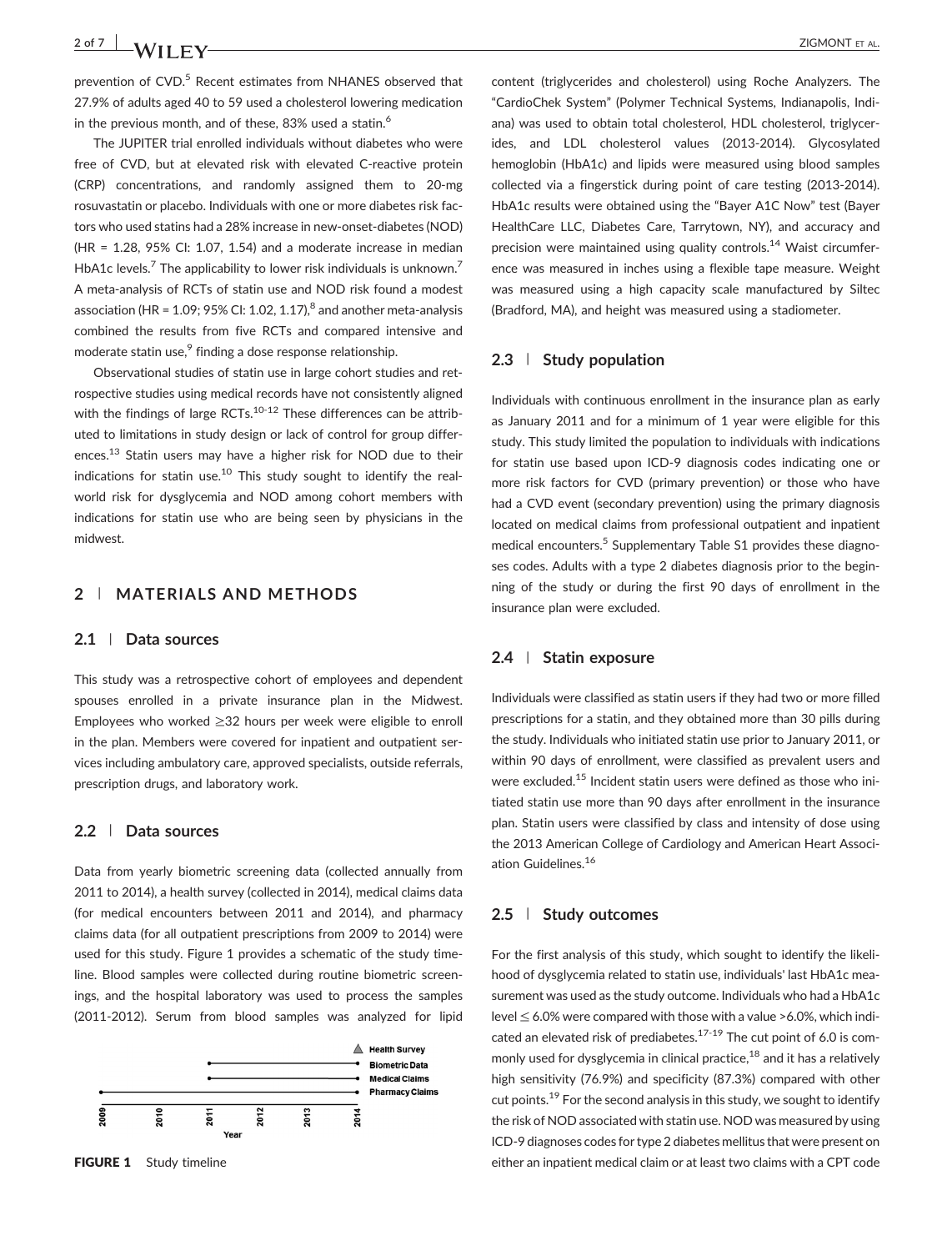for evaluation and management. This algorithm has 86% sensitivity, 97% specificity, and a PPV of 80%.<sup>15</sup>

An ethics committee provided us with IRB approved for this study at both the hospital and the university where the researcher was located. These standards were in line with the US Federal Policy for the Protection of Human Subjects (Office of Human Research Protections).

## **2.6** | **Statistical analyses**

Covariates of interest at baseline were compared (gender, age, LDL cholesterol, HDL cholesterol, triglycerides, waist circumference, BMI, ethnicity, education level, number of office visits, number of inpatient hospitalizations, and if an individual took a statin for primary or secondary prevention of CVD) for the statin use groups. Normally distributed continuous covariates were compared using t‐tests, and categorical covariates were compared using Pearson's Chi square test. Descriptive statistics were compared after weighting to verify that covariate balance was obtained for the two groups. All final models were checked to confirm that the overlap assumption was satisfied and covariate balance were not violated using the overidentification test.<sup>20</sup>

For analysis one, an ordinary logistic regression model incorporating inverse probability of treatment weights was used to evaluate the risk of elevated HbA1c (>42 mmol/mol; >6.0%) among incident statin users compared with nonusers. Statin nonusers were compared with statin users before and after propensity weighting, and then a final model was used with propensity weights to compare statin users with nonusers. Propensity score is the probability of using statins, conditional on individual's pretreatment characteristics. Analyses were repeated to compare moderate intensity statin users with high intensity statin users and lipophilic statin users with hydrophilic statin users.

For analysis two, to evaluate NOD, individuals were followed to the event that occurred first: NOD; termination of enrollment in the insurance plan; or the end of the follow‐up period, 31 December 2014. For statin nonusers, cohort entry was defined as the date of enrollment in the insurance plan, and for statin users, it was defined as the date of a second dispensed prescription for a statin. Participants were split between groups if their statin use changed; statin use was defined using a time‐dependent variable with the subject unexposed until exposure and exposed after the second dispensed statin prescription.<sup>20,21</sup> The absolute risk of NOD over the study period was calculated separately for statin users and nonusers.

Cox proportional hazards models were used to compute hazard ratios with accompanying 95% confidence intervals for the association between statin use and NOD. The model building process was informed by clinical knowledge and a directed acyclic graph.<sup>22</sup> Clinically meaningful interactions between statin use and demographic characteristics were tested for inclusion during the model building process (*P* < .10). Purposeful selection was used to build the final model (*P* < .05) to adjust for differences between statin users and nonusers.<sup>20</sup> The final model was checked for the assumption of proportional hazards, for model diagnostics and the goodness of fit test.<sup>20</sup> Subgroup analyses examined the effect of duration of use, statin class and intensity of dose on NOD. A sensitivity analysis examined the effect of changing the definition of an incident statin user based on a new prescription 30 or 60 days following enrollment in the study. SAS version 9.4 (Cary, NC: SAS Institute Inc.) and STATA 14 (StataCorp. 2015. College Station, TX) were used for data analyses.

### **3** | **RESULTS**

The final study population consisted of 755 incident statin users and 3928 statin nonusers. The flow diagram is provided in Figure 2. For analysis 1, although incident statin users and nonusers differed at baseline, the groups were balanced for all listed covariates after inverse probability weighting (Supplementary Table S2). The average age of statin and nonusers was 46 years old, average BMI at baseline was 30, and the sample was 64% female, 88% white, and 46% college graduates after weighting. LDL‐cholesterol was 139, and HDL‐ cholesterol was 56 for statin users. Hydrophilic statin users were more likely to be female and less likely to be white compared with lipophilic statin users before probability weighting, and the two groups were balanced for all covariates after probability weighting (Supplementary Table S3). Moderate intensity statin users were more likely to be females than high intensity statin users, and the groups were balanced for all covariates after probability weighting (Supplementary Table S4).

The prevalence differences for elevated HbA1c comparing incident statin users to nonusers are shown in Table 1. Incident statin users were 6.5% more likely to have a HbA1c value greater than 42 mmol/mol (>6%) after inverse probability weighting to create balance between the two groups. This association was statistically significant (PD = 0.065, 95% CI: 0.002, 0.129; P = 0.045). Although the magnitude of association for elevated HbA1c between hydrophilic and lipophilic statin users was similar to what was found for incident



FIGURE 2 Flow diagram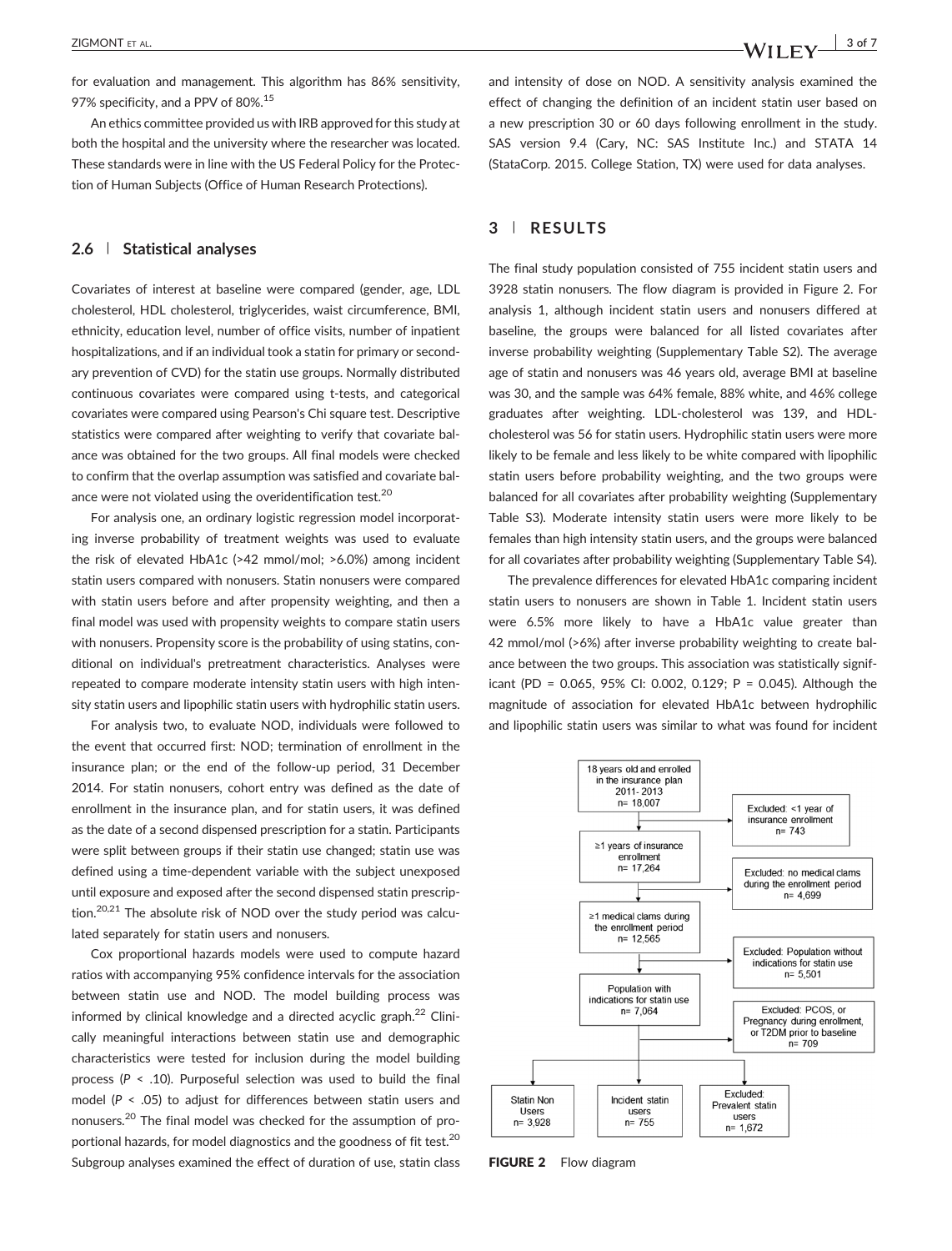TABLE 1 Prevalence difference of HbA1c greater than 6.0% (42 mmol/mol) for incident statin users and by class, and intensity of use

|                                                                                | Prevalence<br><b>Difference</b> | 95%<br>Confidence<br>Interval | P-Value <sup>c</sup> |
|--------------------------------------------------------------------------------|---------------------------------|-------------------------------|----------------------|
| Statin users compared with<br>non users <sup>a</sup>                           | 0.065                           | (0.002, 0.129)                | 0.045                |
| Hydrophilic users compared<br>with lipophilic users <sup>b</sup>               | 0.079                           | $(-0.057, 0.215)$             | 0.256                |
| Moderate intensity users<br>compared with high<br>intensity users <sup>b</sup> | 0.060                           | $(-0.061, 0.182)$             | 0.328                |

alnverse probability weighting adjusted for gender, age, LDL cholesterol level (at baseline), HDL cholesterol level (at baseline), triglyceride level (at baseline), waist circumference prior to initiating a statin, ethnicity, education, use of a statin for primary or secondary prevention of CVD, and number of office visits in the baseline year.

<sup>b</sup>Inverse probability weighting adjusted for gender, ethnicity, and waist circumference prior to initiating a statin.

c P‐values less than 0.05 have been bolded.

statin users compared with statin nonusers, the association was not statistically significant. Similarly, there was no difference in the prevalence of elevated HbA1c when comparing moderate intensity statin users with high intensity statin users.

Table 2 compares the characteristics of statin users and nonusers in the time to NOD analysis (Analysis 2). Incident statin users used a statin for an average of 574.37 days. During the study period, this population experienced an incidence rate of 6.6% for NOD (310 diagnoses). NOD was most common among statin users (n = 112; 14.8%) compared with nonusers (n = 198; 5.0%).

The characteristics of lipophilic and hydrophilic statin users were similar and are included in Supplementary Table S5. Characteristics for moderate intensity and high intensity statin users were similar and are included in Supplementary Table S6. Participants were followed for a total of 20 112.9 person years. Over the study period, 670 new cases of NOD occurred; 175 were among incident statin users and 495 were among statin nonusers.

Table 3 shows the association between time to NOD among statin user groups. A Cox PH model obtained an incidence rate of type 2 diabetes that was higher among statin users AHR = 2.20 (95% CI: 1.35, 3.58; P = 0.002) after adjustment for baseline characteristics. Figure 3 shows the cumulative hazard of NOD across statin users and nonusers. An increased risk was observed for moderate dose compared with high dose statin use (AHR = 2.14, 95% CI: 0.52, 8.82) and for lipophilic statin users compared with hydrophilic stain users (AHR = 1.03, 95% CI: 0.55, 1.94); however, neither of these associations was statistically significant.

We examined if the elevated risk for NOD was due to differences in the duration of exposure. The results from the full Cox PH regression are shown for the adjusted and unadjusted models in Supplementary Table S7. Those using statins for 2 or more years had elevated risk of NOD development (AHR = 3.33 (95% CI: 1.84, TABLE 2 Characteristics of incident statin users and statin nonusers

|                                                      | <b>Statin Nonusers</b><br>$n = 3928$ |        | <b>Incident Statin</b><br><b>Users</b><br>$n = 755$ |        |                          |
|------------------------------------------------------|--------------------------------------|--------|-----------------------------------------------------|--------|--------------------------|
|                                                      |                                      |        |                                                     |        | p.<br>Value <sup>c</sup> |
| Time using statins (days)                            | 0                                    | 0      | 574.37                                              | 369.48 | < 0.001                  |
| Age (mean, sd)                                       | 45.83                                | 10.53  | 49.17                                               | 9.58   | < 0.001                  |
| Gender (n, (%))                                      |                                      |        |                                                     |        | < 0.001                  |
| Women                                                | 2434                                 | (62.0) | 386                                                 | (51.1) |                          |
| Men                                                  | 1494                                 | (38.0) | 369                                                 | (48.9) |                          |
| Ethnicity (n, (%))                                   |                                      |        |                                                     |        | 0.782                    |
| White                                                | 2336                                 | (82.8) | 463                                                 | (83.6) |                          |
| <b>Black</b>                                         | 360                                  | (12.8) | 65                                                  | (11.7) |                          |
| Other                                                | 125                                  | (4.4)  | 26                                                  | (4.7)  |                          |
| Education level (n, (%))                             |                                      |        |                                                     |        | 0.647                    |
| HS graduate or less                                  | 215                                  | (10.7) | 49                                                  | (12.7) |                          |
| Some college                                         | 529                                  | (26.2) | 102                                                 | (26.4) |                          |
| College graduate                                     | 921                                  | (45.6) | 16                                                  | (43.1) |                          |
| Post graduate                                        | 354                                  | (17.5) | 69                                                  | (17.8) |                          |
| First waist circumference <sup>a</sup><br>(mean, sd) | 37.91                                | 6.91   | 38.91                                               | 5.93   | 0.004                    |
| First BMI <sup>A.</sup> (mean, sd)                   | 30.60                                | 7.12   | 31.01                                               | 6.45   | 0.230                    |
| First LDL-C <sup>A.</sup> (mean, sd)                 | 128.43                               | 78.45  | 176.27                                              | 116.96 | < 0.001                  |
| First HDL-C <sup>A.</sup> (mean, sd)                 | 55.78                                | 17.12  | 51.37                                               | 15.78  | < 0.001                  |
| First triglyceride level <sup>a</sup><br>(mean, sd)  | 134.60                               | 84.22  | 177.90                                              | 120.06 | < 0.001                  |
| Waist circumference (n, (%))                         |                                      |        |                                                     |        | 0.761                    |
| High risk                                            | 1567                                 | (54.2) | 248                                                 | (55.0) |                          |
| Not high risk                                        | 1323                                 | (45.8) | 203                                                 | (45.0) |                          |
| Total number of CVD<br>diagnoses (mean, sd)          | 6.63                                 | 4.06   | 7.29                                                | 5.17   | < 0.001                  |
| Type of prevention (n, (%))                          |                                      |        |                                                     |        |                          |
| Primary prevention                                   | 3796                                 | (96.6) | 718                                                 | (95.1) | 0.038                    |
| Secondary prevention                                 | 132                                  | (3.4)  | 37                                                  | (4.9)  |                          |
| Number of office visits <sup>b</sup><br>(mean, sd)   | 7.58                                 | 11.05  | 7.02                                                | 8.62   | 0.185                    |

<sup>a</sup>First LDL, first HDL, first triglyceride level, first waist circumference, and first BMI refers to the LDL, triglyceride, waist circumference, or BMI measurement prior to statin exposure. For statin nonusers, the first recorded measurement was used.

bVariable was measured in the baseline year (2011).

c P‐values less than 0.05 have been bolded.

6.01)). Those using statins for less than 2 years did not have a statistically significant increase in the risk of NOD. When comparing these hazard ratios, there is evidence of a trend in increasing risk for increased duration of statin exposure. Those who used statins for 2 or more years had a higher likelihood for NOD based on their characteristics at baseline compared with the other duration groups (Supplementary Table S8). These individuals were older, more likely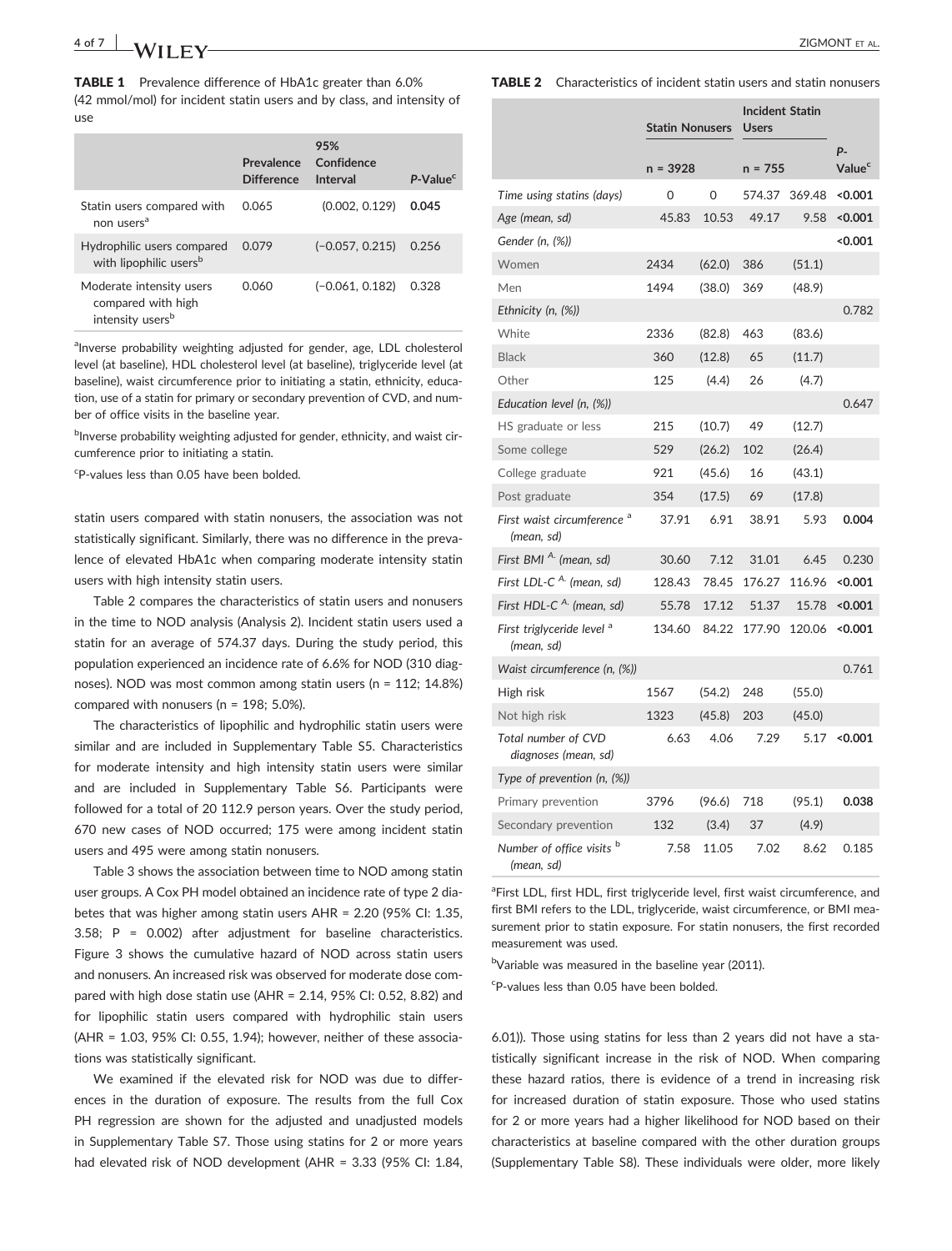TABLE 3 Unadjusted and adjusted hazard ratios of statin use and risk of type 2 diabetes

|                                                                          | <b>Unadjusted</b> |              |                      | Adjusted   |              |                      |
|--------------------------------------------------------------------------|-------------------|--------------|----------------------|------------|--------------|----------------------|
| Comparison                                                               | HR                | 95% CI       | P-value <sup>d</sup> | <b>AHR</b> | 95% CI       | P-value <sup>d</sup> |
| Statin users compared with nonusers <sup>a</sup>                         | 2.49              | (1.59, 3.91) | < 0.001              | 2.20       | (1.35, 3.58) | 0.002                |
| Moderate intensity users compared with high intensity users <sup>p</sup> | 2.19              | (0.53, 8.98) | 0.276                | 2.14       | (0.52, 8.82) | 0.291                |
| Lipophilic users compared with hydrophilic users <sup>c</sup>            | 1.14              | (0.62, 2.12) | 0.677                | 1.03       | (0.55, 1.94) | 0.922                |

<sup>a</sup>Model compared statin users with statin nonusers. n = 1486. The HRs were estimated from Cox PH models, adjusting for age, number of office visits in the baseline year, triglyceride level, BMI, HDL‐cholesterol level, LDL‐cholesterol level, risk level of waist circumference, gender, primary or secondary prevention, education level, and ethnicity.

b<br>Model compared moderate dose statin users with high dose statin users. n = 449. The HRs were estimated from Cox PH models, adjusting for age, gender, first BMI, first HDL, and risk level of waist circumference.

<sup>c</sup>Model compared lipophilic statin users with hydrophilic statin users. n = 449. The HRs were estimated from Cox PH models, adjusting for age, gender, first BMI, first HDL, and risk level of waist circumference.

<sup>d</sup>P-values less than 0.05 have been bolded.



FIGURE 3 Nelson-Aalen cumulative hazard estimates for time to T2DM diagnoses among incident statin users and statin nonusers. Statin nonusers (n = 3928) had a higher rate of T2DM compared with statin nonusers (n = 755). Additionally, the proportional hazard assumption does not appear to be graphically violated. The graph has been cut off at time 1470 days.

to be female, and had more office visits at baseline compared with those using statins for shorter periods of time.

# **4** | **DISCUSSION**

This study observed a dose‐dependent relationship between NOD across the duration of statin use, $^{23}$  which is suggestive of a causal relationship. Those with 2 or more years of statin use had the highest risk of NOD. Individuals using statins for the longest period of time may tolerate the treatment better than those who had effects early in treatment and discontinued their use. Thus, individuals who switch off statin therapy are prevented from developing NOD. The risk of developing NOD among statin users was 2.2 times greater than among nonusers after adjusting for confounding factors. This finding is consistent with other RCTs, $^{24}$  meta-analyses of RCTs, $^{8,25}$  and the WHI cohort.<sup>13</sup>

This study found an elevated prevalence of dysglycemia and NOD for statin users compared with nonusers. A possible reason for this finding is statins reduce *coenzyme Q10* (CoQ10) biosynthesis in the liver causing mitochondrial dysfunction and energy depletion thereby reducing glucose signaling and transport and causing insulin resistance.<sup>26</sup> Our findings of dysglycemia for statin users compared with nonusers are similar to Liew et al's study of hypertensive individuals; HbA1c was elevated among the entire group of statin users (AOR = 1.29, 95% CI: 1.01, 1.65).<sup>27</sup> However, when this association was stratified by type 2 diabetes status, the association only remained among individuals without diabetes (AOR = 1.21, 95% CI 1.01, 1.44, P = .037).<sup>27</sup> The study was underpowered to compare individuals without type 2 diabetes and the participants in this study were older than the ones in this study.

This study did not find an association between elevated prevalence of dysglycemia or risk of NOD when examining statin class or intensity of dose. Our comparisons by statin class focused on comparing incident hydrophilic statin users to incident lipophilic statin users; a similar study focusing on healthy patients taking statins also found similar results of no elevated risk for NOD.<sup>28</sup> A network analysis also found no differences in the risk of NOD when comparing these two groups (OR: 1.05; 95% CI: 0.9, 1.23). $^{29}$  The smaller number of individuals in the groups evaluating statin users by class and intensity explains the low precision in confidence intervals and thus drawing conclusions regarding possible differences for specific statins is premature. The occurrence of NOD was similar for hydrophilic users (n = 27, 14.3%) and lipophilic users ( $n = 85$ , 15.0%). Heterogeneity was present in statin class. Lipophilic statin users most frequently took simvastatin (58.8%) or atorvastatin (38.9%), and the majority of hydrophilic statin users took pravastatin (63.8%). Previous studies of lipophilic and hydrophilic statins and elevated HbA1c have had mixed findings. Atorvastatin and not pravastatin use was associated with increased HbA1c levels after an average 9.7 months of use (*P* < .0001) among individuals with hyperlipidemia.<sup>30</sup>

In this study, NOD occurrence was similar for high dose ( $n = 7$ , 12.7%) and moderate dose statin users (n = 105, 15%). Heterogeneity was also present in statin doses in this study. High intensity users almost exclusively took atorvastatin (94.5%), and moderate intensity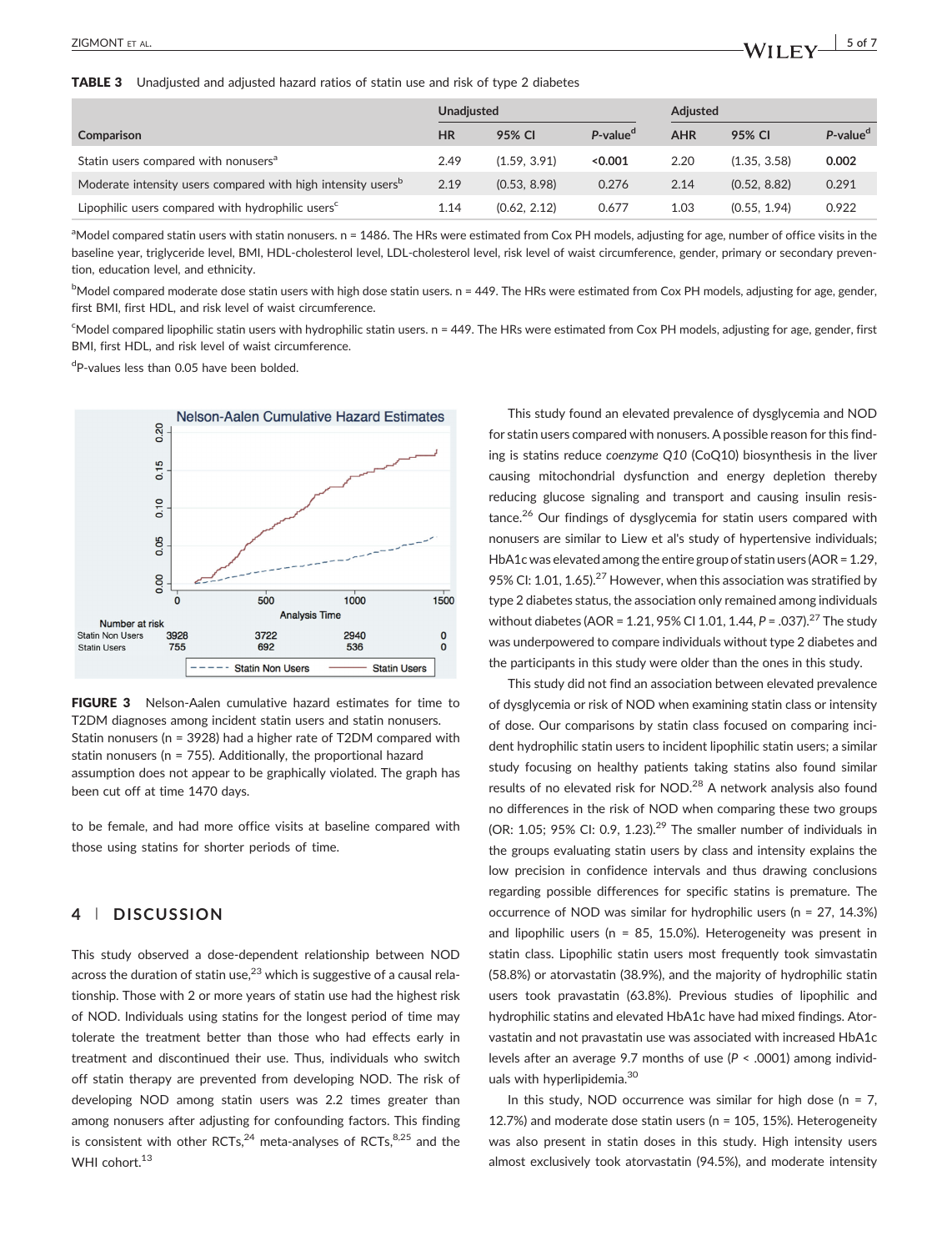users took atorvastatin (37.9%), simvastatin (31.7%), pravastatin (18.2%), or rosuvastatin (10.3%). A meta‐analysis of five large RCTs investigated the impact of statin intensity on  $NOD<sup>9</sup>$  among a population taking statins for the secondary prevention of CVD (these patients have all had a previous cardiovascular event). High intensity statin users in these trials took either atorvastatin, or simvastatin and moderate intensity users took pravastatin, simvastatin, or atorvastatin. Similar to our findings, several ( $n = 4$ ) of these large trials found no overall association, but once the meta-analysis compared the effect estimates, the pooled estimate for NOD comparing high intensity with moderate intensity statin use was statistically significant (RR = 1.12, 95% CI: 1.04, 1.22).<sup>9</sup> This is in contrast to the population in this study who were taking statins for the primary prevention of CVD, and who were on average 10 years younger. Another study examined NOD among a "healthy cohort" of statin users and found a higher risk among high intensity compared with moderate intensity statin users (AOR = 1.5; 95% CI:1.30, 1.73); however, the population was also older than the population in this study. These age differences may make our population less susceptible to the development of NOD.

This study had several limitations. Information about mail away prescriptions were unavailable. Individuals who filled a new prescription for statins 90 days into the study or later were classified as incident statin users. A sensitivity analysis changing this definition did not modify our results. We did not directly measure patient's adherence to their prescribed class and dose of statin, which may be a reason why we did not observe any differences in NOD risk for statin class or intensity of doses; future studies should incorporate this into their research. The availability of biometric screening values for all participants regardless of disease status prevented detection bias or preferential data collection on sick individuals seeking medical care. This study examined short-term statin use (3.7 years or less); therefore, these findings do not represent longer term or lifetime statin exposure that is common in Americans. It is possible that unmeasured confounding factors may influence the results of this study. Prediabetes status was unavailable at the start of the study; however, patients were excluded prior to inclusion in the cohort if they were diagnosed with diabetes at baseline. We were also unable to take into account other prescription medication use, and several health behavior variables including smoking and alcohol use. The generalizability of this study is limited to insured individuals who are routinely monitored by a health care provider. A strength of this study is the use of pharmacy data to accurately measure statin class and intensity of dose, assuming individuals filling their prescriptions take their medications. To address this, statin users were required to fill their medication more than twice during the study period to be classified as a statin user; 85% of incident statin users took their medication for 6 months or longer. We however were unable to measure compliance, and it is possible that some patients did not take their medications as prescribed due to side effects. We expect that physicians were aware of the FDA's formal consumer advisory report released in January 2014 to caution individuals and physicians about the dysglycemic effects of statins.<sup>31</sup> This event may have influenced physician prescribing by

motivating physicians to re‐consider their statin prescribing practices and increase the monitoring of statin users. Study strengths included a large population (approximately 5000 individuals) with data to describe all health care use during the study. The use of an observational study reflects "real‐world" physician care patterns and individual risk factors. Biometric measurements provided the ability to adjust for pre-statin use values, and the survey data allowed for the incorporation of clinically meaningful demographic factors.

The United States is faced with a rise in obesity prevalence and a sedentary lifestyle that predisposes individuals to metabolic syndrome. Although statin use clearly reduces cardiovascular events and mortality, the potential to increase the risk of NOD and its complications has significant implications for patient care. $32$  Optimal health requires a multimodality approach and an awareness of potential risks and benefits of pharmaceuticals and an awareness of how additional interventions such as diet, physical activity, and weight management can be incorporated into a treatment plan to minimize toxicity from pharmaceuticals. As lifestyle programs like the Diabetes Prevention Program are promoted in primary care settings, we hope physicians will integrate and insurers support healthy lifestyle strategies as part of the optimal management of patients at risk for both NOD and CVD.

#### **CONFLICT OF INTEREST**

No author has any conflict of interest to disclose. All authors have seen and approved the final version of this manuscript. The manuscript has not been previously published nor is not being considered for publication elsewhere. We have no funding to disclose.

#### **AUTHOR CONTRIBUTIONS**

V.Z. wrote the manuscript, conducted the analysis, and researched data; S.O.M., R.H., G.K., and S.C. reviewed/edited the manuscript; and A.S. and B.L. contributed to the methods and reviewed/edited the manuscript.

#### **ORCID**

*Victoria A. Zigmont* <https://orcid.org/0000-0002-3747-4328>

#### **REFERENCES**

- 1. Mozaffarian D, Benjamin E, Go A, et al. Heart Disease and Stroke Statistics—2015 Update: a report from the American Heart Association. *Circulation*. 2015;131(4):e29‐e322. [https://doi.org/10.1161/CIR.000](https://doi.org/10.1161/CIR.0000000000000152) [0000000000152](https://doi.org/10.1161/CIR.0000000000000152)
- 2. Shepherd J, Cobbe SM, Ford I, et al. Prevention of coronary heart disease with pravastatin in men with hypercholesterolemia. West of Scotland Coronary Prevention Study Group. *N Engl J Med*. 1995;333(20):1301‐1307. [https://doi.org/10.1056/NEJM199511163](https://doi.org/10.1056/NEJM199511163332001) [332001](https://doi.org/10.1056/NEJM199511163332001)
- 3. Downs JR, Clearfield M, Weis S, et al. Primary prevention of acute coronary events with lovastatin in men and women with average cholesterol levels: results of AFCAPS/TexCAPS. Air Force/Texas Coronary Atherosclerosis Prevention Study. *JAMA*. 1998;279(20):1615‐1622.<https://doi.org/10.1001/jama.279.20.1615>
- 4. Sacks FM, Pfeffer MA, Moye LA, et al. The effect of pravastatin on coronary events after myocardial infarction in patients with average